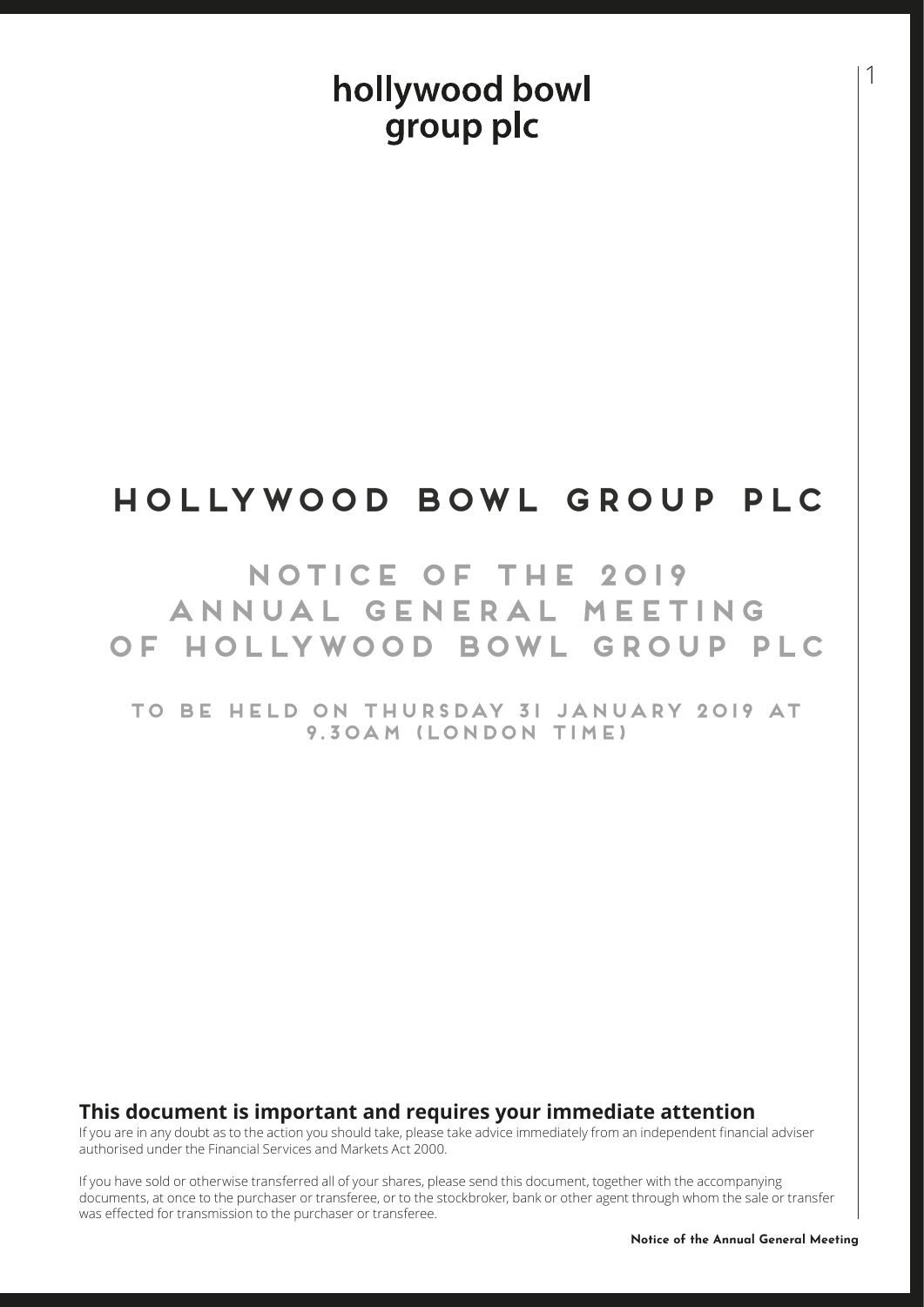2 January 2019

## **Dear Shareholder,**

On behalf of the directors of Hollywood Bowl Group plc (together the 'Directors'), it gives me great pleasure to invite you to attend the 2019 Annual General Meeting ('AGM') of Hollywood Bowl Group plc (the 'Company') which will be held at Investec Bank plc, 30 Gresham Street, London EC2V 7QP on Thursday 31 January at 9.30am (London time). The doors will open at 9.00am.

The formal Notice of AGM is set out on the following pages of this document, detailing the resolutions that the shareholders are being asked to vote on along with explanatory notes of the business to be conducted at the AGM. The AGM provides shareholders with an opportunity to communicate with the Directors and we welcome your participation.

## **Action to be taken**

In line with our commitment to being a more environmentally friendly company, we will not be issuing hard copy forms of proxy for the 2019 AGM in the post. Instead, you may appoint a proxy online at www.signalshares.com. You will need your Investor Code, which can be found on your share certificate. If you require assistance, or if you would like to request a paper proxy form, please contact our registrar, Link Asset Services, whose contact details are set out in this document. If your shares are held in CREST, you may vote electronically via CREST as detailed in the notes to the Notice of AGM on page 9.

Whether or not you propose to attend the meeting, please complete and submit a proxy appointment in accordance with the notes to the Notice of AGM set out in this document. To be valid, the proxy appointment must be received no later than 9.30am on Tuesday 29 January 2019.

The appointment of a proxy (whether online or in hard copy) and voting electronically will not prevent you from attending and voting at the AGM in person if you wish. If I am appointed as proxy I will, of course, vote in accordance with any instructions given to me. If I am given discretion as to how to vote, I will vote in favour of each of the resolutions to be proposed at the AGM.

## **Recommendation**

The Directors believe that the resolutions set out in the Notice of AGM are in the best interests of the Company and its shareholders as a whole and unanimously recommend that shareholders vote in favour of all of the resolutions to be proposed at the AGM. The Directors who own ordinary shares intend to vote in favour of the resolutions to be proposed at the AGM.

I look forward to seeing you at the AGM.

Yours faithfully

Peter Boddy

**Chairman**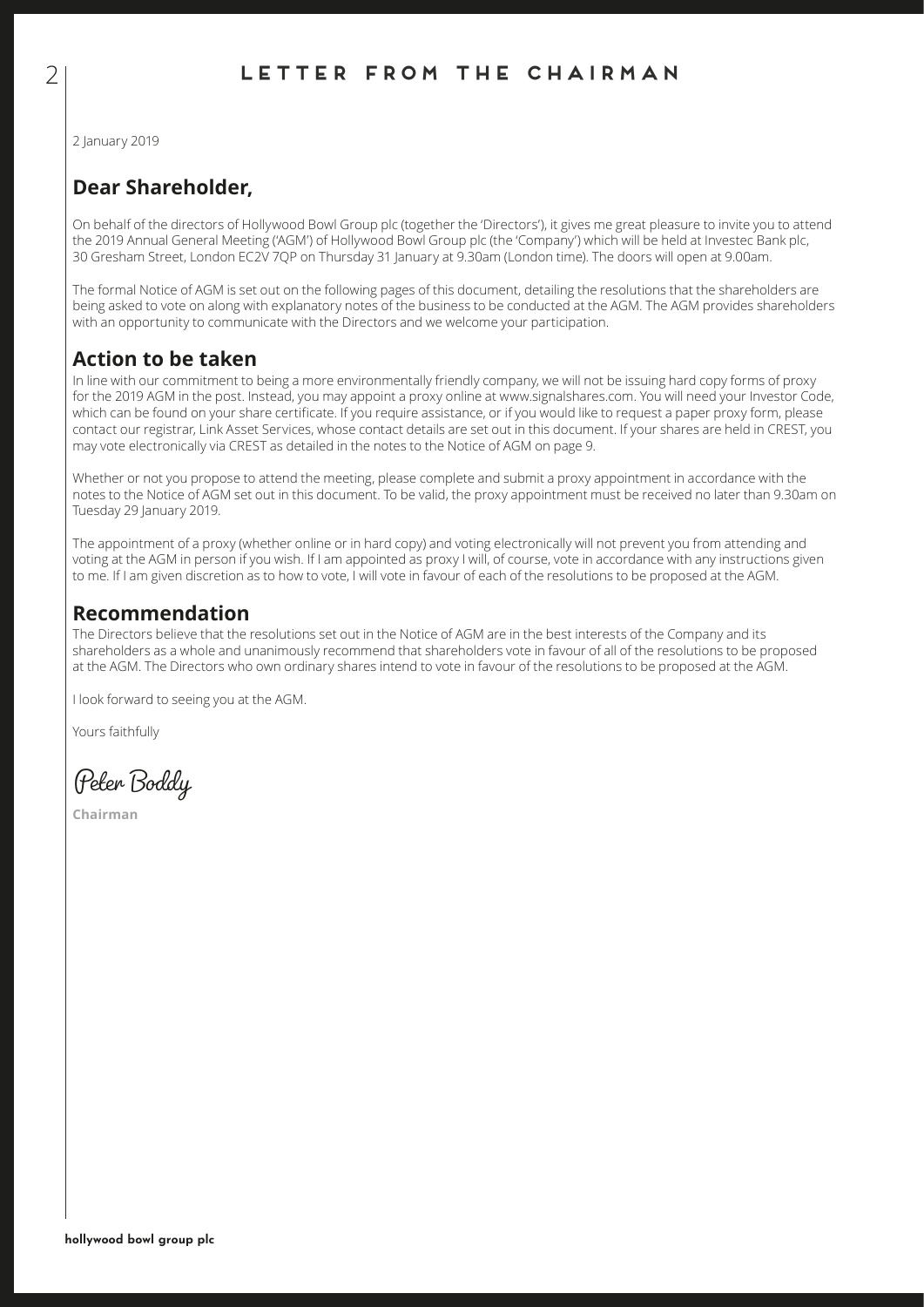NOTICE IS HEREBY GIVEN that the ANNUAL GENERAL MEETING of Hollywood Bowl Group plc (the 'Company') will be held at Investec Bank plc, 30 Gresham Street, London EC2V 7QP on Thursday 31 January 2019 at 9.30am (London time) to consider and, if thought appropriate, pass the following resolutions of which Resolutions 1 to 13 will be proposed as ordinary resolutions and Resolutions 14 to 17 will be proposed as special resolutions.

## **Ordinary resolutions**

## **Report and accounts**

1. To receive the Directors' report and the accounts for the Company for the year ended 30 September 2018.

#### **Dividends**

- 2. To declare a final dividend of 4.23 pence per ordinary share for the year ended 30 September 2018 which shall be paid on 27 February 2019 to shareholders on the register at close of business on 1 February 2019.
- 3. To approve a special dividend of 4.33 pence per ordinary share which shall be paid on 27 February 2019 to shareholders on the register at close of business on 1 February 2019.

#### **Directors' remuneration**

4. To approve the Directors' Remuneration Report for the year ended 30 September 2018, excluding the summary Directors' Remuneration Policy set out on pages 60 and 61 of the Annual Report.

#### **Directors**

- 5. To re-elect Nick Backhouse as a Director.
- 6. To re-elect Peter Boddy as a Director.
- 7. To re-elect Stephen Burns as a Director.
- 8. To re-elect Laurence Keen as a Director.
- 9. To re-elect Ivan Schofield as a Director.
- 10. To re-elect Claire Tiney as a Director.

#### **Auditors**

- 11. To re-appoint KPMG LLP as auditors of the Company to hold office from the conclusion of this AGM until the conclusion of the next AGM at which accounts are laid before the Company.
- 12. To authorise the Audit Committee of the Company to fix the remuneration of the auditors.

#### **Directors' authority to allot shares**

- 13. To generally and unconditionally authorise the Directors pursuant to and in accordance with Section 551 of the Companies Act 2006 (the '2006 Act') to exercise all the powers of the Company to allot shares or grant rights to subscribe for or to convert any security into shares in the Company:
	- (A) up to an aggregate nominal amount of £500,000; and
	- (B) comprising equity securities (as defined in Section 560(1) of the 2006 Act) up to a further aggregate nominal amount of £500,000 in connection with an offer by way of a rights issue,

such authorities to apply in substitution for all previous authorities pursuant to Section 551 of the 2006 Act and to expire at the end of the next AGM or on 31 March 2020, whichever is the earlier, but in each case so that the Company may make offers and enter into agreements during the relevant period which would, or might, require shares to be allotted or rights to subscribe for or to convert any security into shares to be granted after the authority ends.

For the purposes of this resolution, 'rights issue' means an offer to:

- (i) ordinary shareholders in proportion (as nearly as may be practicable) to their existing holdings; and
- (ii) holders of other equity securities if this is required by the rights of those securities or, if the Directors consider it necessary, as permitted by the rights of those securities,

to subscribe for further securities by means of the issue of a renounceable letter (or other negotiable document) which may be traded for a period before payment for the securities is due, but subject in both cases to such exclusions or other arrangements as the Directors may deem necessary or expedient in relation to treasury shares, fractional entitlements, record dates or legal, regulatory or practical problems in, or under the laws of, any territory.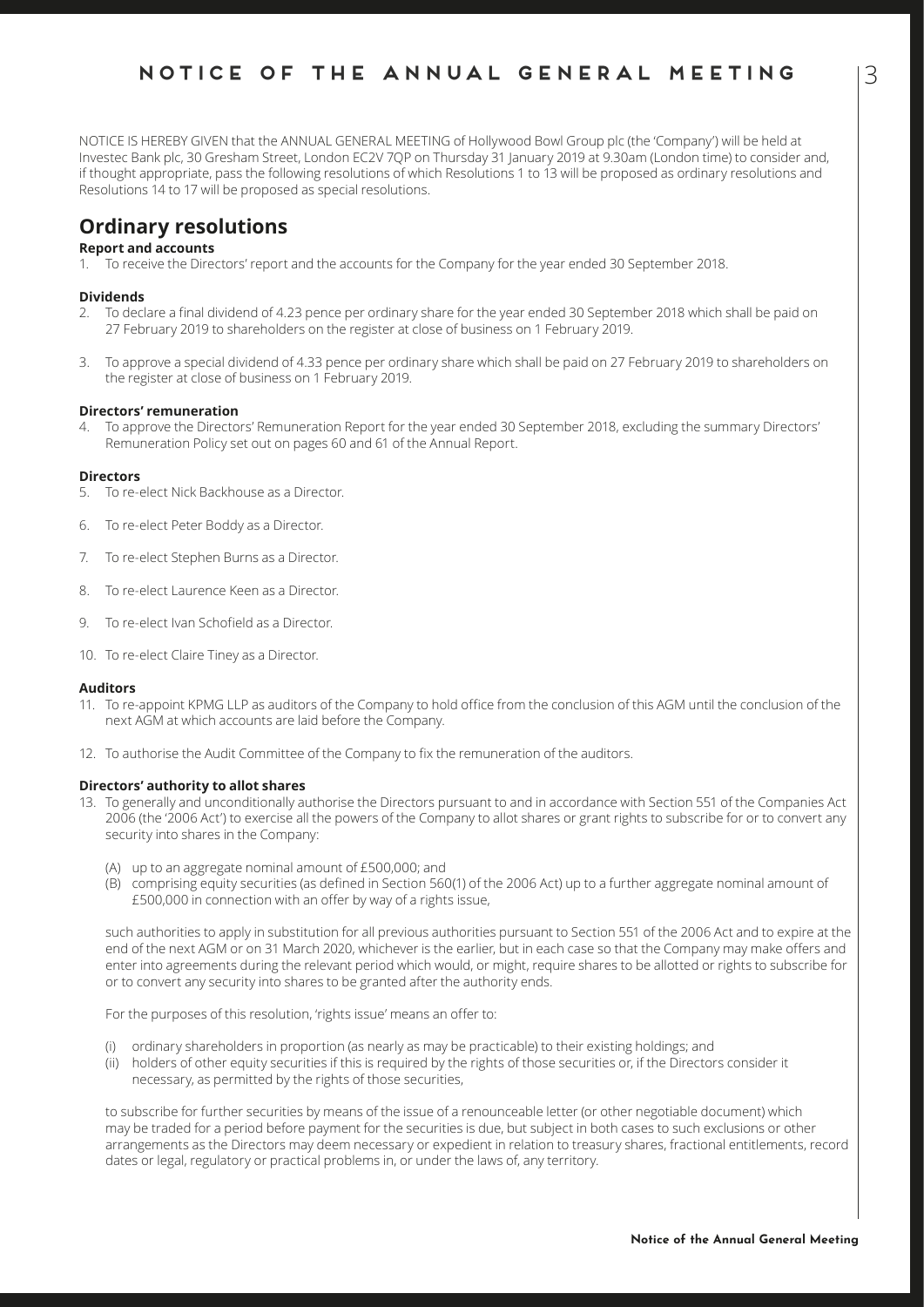## **Special resolutions**

## **Disapplication of pre-emption rights**

- 14. That if Resolution 13 is passed, the Directors be authorised to allot equity securities (as defined in the 2006 Act) for cash under the authority given by that resolution and/or to sell ordinary shares held by the Company as treasury shares for cash as if section 561 of the 2006 Act did not apply to any such allotment or sale, such authority to be limited:
	- (A) to allotments for rights issues and other pre-emptive issues; and
	- (B) to the allotment of equity securities or sale of treasury shares (otherwise than under paragraph (A) above) up to a nominal amount of £75,000,

such authority to expire at the end of the next AGM of the Company or, if earlier, at the close of business on 31 March 2020 but, in each case, prior to its expiry the Company may make offers, and enter into agreements, which would, or might, require equity securities to be allotted (and treasury shares to be sold) after the authority expires and the Directors may allot equity securities (and sell treasury shares) under any such offer or agreement as if the authority had not expired.

- 15. That if Resolution 13 is passed, the Directors be authorised in addition to any authority granted under Resolution 14 to allot equity securities (as defined in the 2006 Act) for cash under the authority given by that resolution and/or to sell ordinary shares held by the Company as treasury shares for cash as if Section 561 of the 2006 Act did not apply to any such allotment or sale, such authority to be:
	- (A) limited to the allotment of equity securities or sale of treasury shares up to a nominal amount of  $E75,000$ ; and
	- (B) used only for the purposes of financing (or refinancing, if the authority is to be used within six months after the original transaction) a transaction which the Board of the Company determines to be an acquisition or other capital investment of a kind contemplated by the Statement of Principles on Disapplying Pre-Emption Rights most recently published by the Pre-Emption Group prior to the date of this notice,

such authority to expire at the end of the next AGM of the Company or, if earlier, at the close of business on 31 March 2020 but, in each case, prior to its expiry the Company may make offers, and enter into agreements, which would, or might, require equity securities to be allotted (and treasury shares to be sold) after the authority expires and the Directors may allot equity securities (and sell treasury shares) under any such offer or agreement as if the authority had not expired.

#### **Authority to purchase own shares**

- 16. To unconditionally and generally authorise the Company for the purpose of Section 701 of the 2006 Act to make market purchases (as defined in Section 693(4) of the 2006 Act) of ordinary shares of £0.01 each in the capital of the Company provided that:
	- a. the maximum number of ordinary shares which may be purchased is 15,000,000;
	- b. the minimum price which may be paid for each share is £0.01;
	- c. the maximum price which may be paid for an ordinary share is an amount equal to the higher of (i) 105 per cent. of the average of the closing price of the Company's ordinary shares as derived from the London Stock Exchange Daily Official List for the five business days immediately preceding the day on which such ordinary share is contracted to be purchased and (ii) an amount equal to the higher of the price of the last independent trade of an ordinary share and the highest current independent bid for an ordinary share as derived from the London Stock Exchange Trading System;
	- d. this authority shall expire at the conclusion of the Company's next AGM or, if earlier, 31 March 2020 (except in relation to the purchase of ordinary shares the contract for which was concluded before the expiry of such authority and which might be executed wholly or partly after such expiry) unless such authority is renewed prior to such time.

### **Notice of general meetings**

17. To authorise the Directors to call a general meeting other than an annual general meeting on not less than 14 clear days' notice.

By order of the Board

Prism Cosec Limited

**Company Secretary 2 January 2019**

Registered in England and Wales No. 10229630 Registered Office: Focus 31 West Wing Cleveland Road, Hemel Hempstead Industrial Estate, Hemel Hempstead, Hertfordshire, England HP2 7BW

### **hollywood bowl group plc**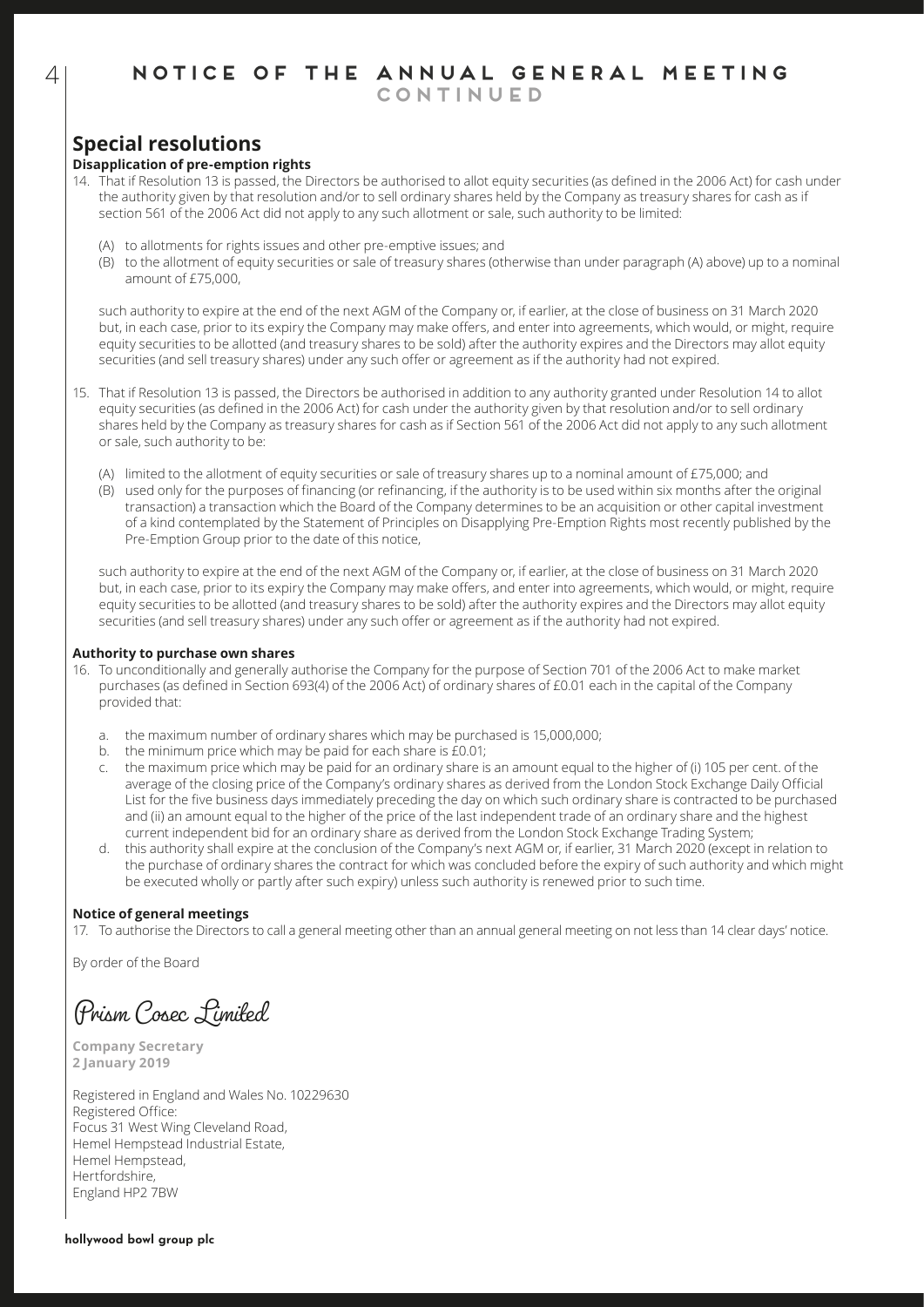## **EXPLANATORY NOTES TO THE NOTICE OF ANNUAL GENERAL MEETING**

## **The notes on the following pages give an explanation of the proposed Resolutions.**

Resolutions 1 to 13 are proposed as ordinary resolutions. For each of these resolutions to be passed, more than half of the votes cast must be in favour of the resolution. Resolutions 14 to 17 are proposed as special resolutions. For each of these resolutions to be passed, at least three-quarters of the votes cast must be in favour of the resolution.

## **Resolution 1: Report and accounts**

The first item of business is the receipt by the shareholders of the Directors' report and the accounts of the Company for the year ended 30 September 2018. The Directors' Report, the accounts and the report of the Company's auditors on the accounts and on those parts of the Directors' Remuneration Report that are capable of being audited are contained within the Annual Report.

## **Resolutions 2 and 3: Declaration of final dividend and approval of special dividend**

Resolution 2 deals with the recommendation of the Directors that a final dividend of 4.23 pence per ordinary share be paid. If approved, it is intended that the dividend will be paid to ordinary shareholders on 27 February 2019 that were on the register at the close of business on 1 February 2019.

To the extent that there is surplus cash within the business and, as outlined in the capital structure section on page 37 of the Annual Report, other priorities having been satisfied, the Board expects to return the surplus to shareholders. In line with this strategy, this year the Directors also recommend that a special dividend of 4.33 pence per ordinary share be paid. If Resolution 3 is approved, the special dividend will be paid to ordinary shareholders on 27 February 2019 that were on the register at the close of business on 1 February 2019.

## **Resolution 4: Annual Remuneration Report**

This resolution seeks shareholder approval of the Directors' Remuneration Report, excluding the summary Directors' Remuneration Policy which is set out on pages 60 and 61 of the Annual Report, for the year ended 30 September 2018 as set out in the Annual Report. The Company's auditors, KPMG LLP, have audited those parts of the Directors' Remuneration Report that are required to be audited and their report may be found on pages 72 to 76 of the Annual Report.

This resolution is subject to an 'advisory vote' by shareholders: in the event that the resolution is not passed, the Directors' Remuneration Policy would normally need to be reconsidered by shareholders at the next AGM.

## **Resolutions 5 to 10: Re-election of Directors**

The Board has decided to comply with provision B.7.1 of the UK Corporate Governance Code and accordingly all Directors are submitting themselves for re-election by shareholders.

Biographical details of each of the Directors who are seeking re-election appear on pages 10 and 11 of this document. The Board believes that each Director brings considerable and wide ranging skills and experience to the Board as a whole and continues to make an effective and valuable contribution to the deliberations of the Board. Each Director has continued to perform effectively and demonstrate commitment to their role.

The Board carries out a review of the independence of its Directors on an annual basis. In considering the independence of the independent Non-Executive Directors proposed for re-election, the Board has taken into consideration the guidance provided by the UK Corporate Governance Code. Accordingly, the Board considers Nick Backhouse, Ivan Schofield and Claire Tiney to be independent in accordance with Provision B.1.1 of the UK Corporate Governance Code.

It is the intention of the Board that all Directors will continue to submit themselves for annual re-election by shareholders in accordance with provision B.7.1 of the UK Corporate Governance Code.

## **Resolution 11: Re-appointment of auditors**

The auditors of a company must be appointed or re-appointed at each general meeting at which the accounts are laid. Resolution 11 proposes, on the recommendation of the Audit Committee, the appointment of KPMG LLP as the Company's auditors, until the conclusion of the next general meeting of the Company at which accounts are laid.

## **Resolution 12: Remuneration of auditors**

This resolution seeks shareholder consent for the Audit Committee of the Company to set the remuneration of the Auditors.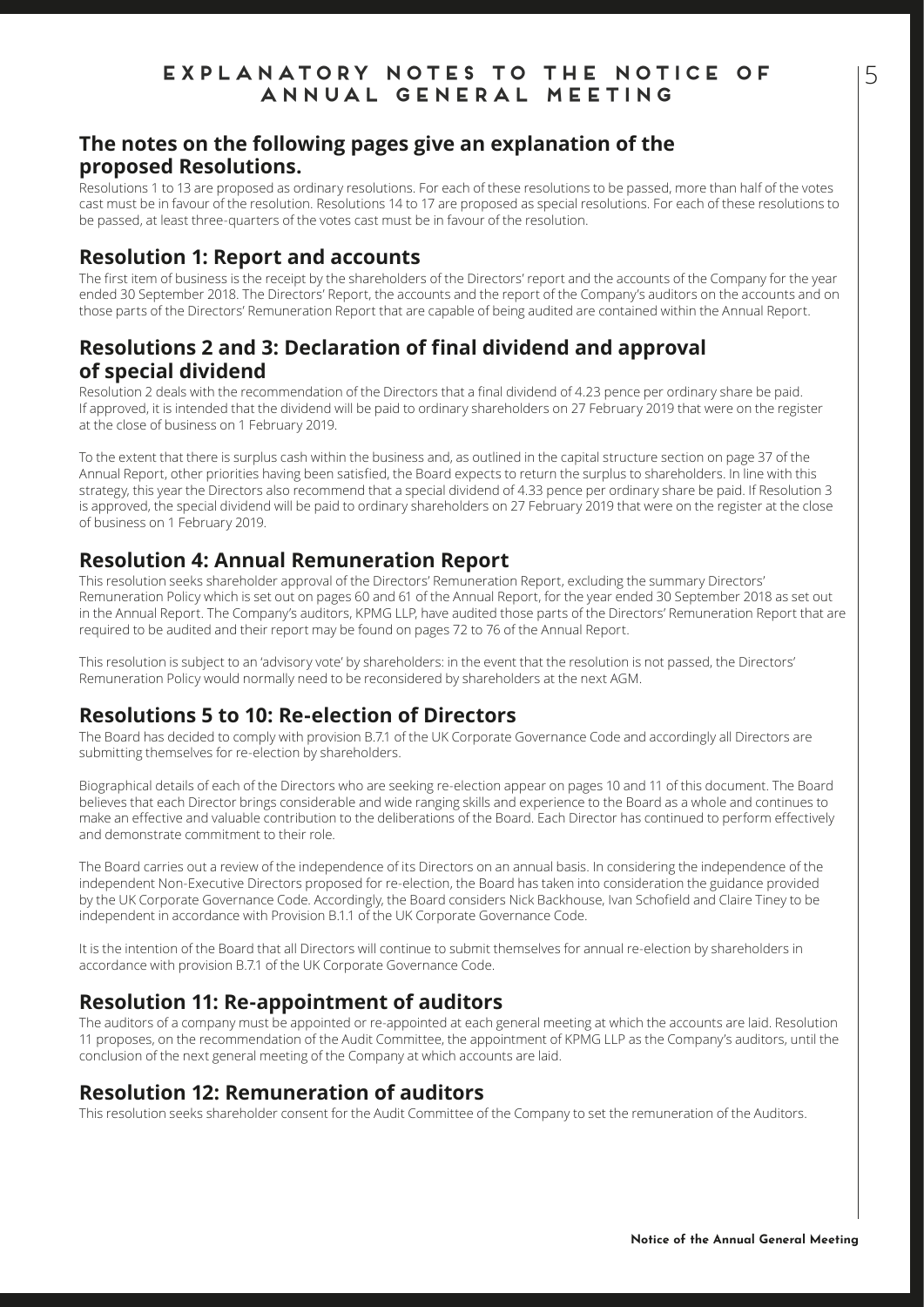## **EXPLANATORY NOTES TO THE NOTICE OF ANNUAL GENERAL MEETING CONTINUED**

## **Resolution 13: Directors' authority to allot**

The purpose of Resolution 13 is to renew the Directors' power to allot shares. The authority in paragraph (A) will allow the Directors to allot new shares and grant rights to subscribe for, or convert other securities into, shares up to approximately one third (33.3%) of the total issued ordinary share capital of the Company (exclusive of treasury shares) which as at 13 December 2018, being the latest practicable date prior to publication of this notice of meeting, is equivalent to a nominal value of £500,000.

The authority in paragraph (B) will allow the Directors to allot new shares and grant rights to subscribe for, or convert other securities into, shares only in connection with a rights issue up to a further nominal value of £500,000, which is equivalent to approximately one third (33.3%) of the total issued ordinary share capital of the Company (exclusive of treasury shares) as at 13 December 2018. The Company currently holds no shares in treasury.

There are no present plans to undertake a rights issue or to allot new shares other than in connection with employee share incentive plans. The Directors consider it desirable to have the maximum flexibility permitted by corporate governance guidelines to respond to market developments and to enable allotments to take place to finance business opportunities as they arise.

If the resolution is passed the authority will expire on the earlier of 31 March 2020 and the end of the AGM in 2020.

## **Resolutions 14 and 15: Disapplication of pre-emption rights**

If the Directors wish to allot new shares and other equity securities, or sell treasury shares, for cash (other than in connection with an employee share scheme), company law requires that these shares are offered first to shareholders in proportion to their existing holdings.

Resolution 14 deals with the authority of the Directors to allot new shares or other equity securities pursuant to the authority given by Resolution 13, or sell treasury shares, for cash without the shares or other equity securities first being offered to shareholders in proportion to their existing holdings. Such authority shall only be used in connection with a pre-emptive offer, or otherwise, up to an aggregate nominal amount of £75,000, being approximately 5% of the total issued ordinary share capital of the Company as at 13 December 2018. As at 13 December 2018 the Company holds no treasury shares.

The Pre-emption Group Statement of Principles supports the annual disapplication of pre-emption rights in respect of allotments of shares and other equity securities (and sales of treasury shares for cash) representing no more than an additional 5% of issued ordinary share capital (exclusive of treasury shares), to be used only in connection with an acquisition or specified capital investment. The Pre-emption Group's Statement of Principles defines 'specified capital investment' as meaning one or more specific capital investment related uses for the proceeds of an issuance of equity securities, in respect of which sufficient information regarding the effect of the transaction on the company, the assets the subject of the transaction and (where appropriate) the profits attributable to them is made available to shareholders to enable them to reach an assessment of the potential return.

Accordingly, and in line with the template resolutions published by the Pre-emption Group, Resolution 15 seeks to authorise the Directors to allot new shares and other equity securities pursuant to the authority given by Resolution 13, or sell treasury shares, for cash up to a further nominal amount of £75,000, being approximately 5% of the total issued ordinary share capital of the Company as at 13 December 2018, only in connection with an acquisition or specified capital investment which is announced contemporaneously with the allotment, or which has taken place in the preceding six-month period and is disclosed in the announcement of the issue.

If the authority given in Resolution 15 is used, the Company will publish details of the placing in its next Annual Report.

If these resolutions are passed, the authorities will expire at the end of the next AGM or on 31 March 2020, whichever is the earlier.

The Board considers the authorities in Resolutions 14 and 15 to be appropriate in order to allow the Company flexibility to finance business opportunities or to conduct a rights issue or other pre-emptive offer without the need to comply with the strict requirements of the statutory pre-emption provisions.

The Board intends to adhere to the provisions in the Pre-emption Group's Statement of Principles not to allot shares for cash on a non-pre-emptive basis (other than pursuant to a rights issue or pre-emptive offer) in excess of an amount equal to 7.5% of the total issued ordinary share capital of the Company within a rolling three-year period other than (i) after prior consultation with shareholders or (ii) in connection with an acquisition or specified capital investment which is announced contemporaneously with the allotment or which has taken place in the preceding six-month period and is disclosed in the announcement of the allotment.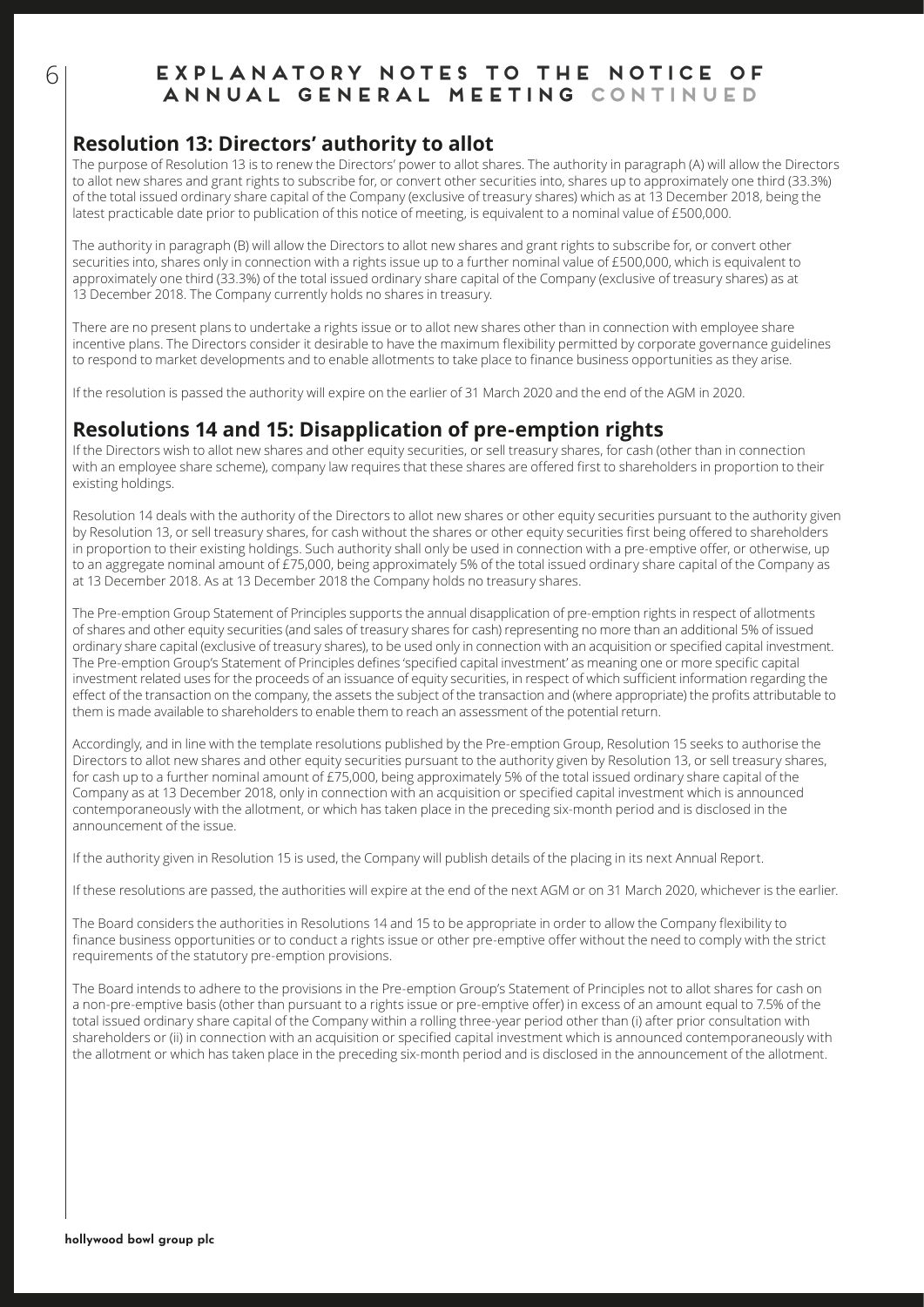## **Resolution 16: Purchase of own shares**

The effect of Resolution 16 is to renew the authority granted to the Company to purchase its own ordinary shares, up to a maximum of 15,000,000 ordinary shares, until the AGM in 2020 or 31 March 2020, whichever is the earlier. This represents 10% of the ordinary shares in issue (excluding shares held in treasury) as at 13 December 2018, being the latest practicable date prior to the publication of this notice. The Company's exercise of this authority is subject to the stated upper and lower limits on the price payable, the upper limit being the price stipulated in Commission Delegated Regulation (EU) 2016/1052 as referred to in Article 5(6) of the EU Market Abuse Regulation, and the Listing Rules.

Pursuant to the Companies Act 2006, the Company can hold any shares which are repurchased as treasury shares and either re-sell them for cash, cancel them, either immediately or at a point in the future, or use them for the purposes of its employee share schemes. Holding the repurchased shares as treasury shares will give the Company the ability to re-sell or transfer them in the future and will provide the Company with additional flexibility in the management of its capital base. No dividends will be paid on, and no voting rights will be exercised in respect of, treasury shares. Shares held as treasury shares will not automatically be cancelled and will not be taken into account in future calculations of earnings per share (unless they are subsequently re-sold or transferred out of treasury).

The Directors consider it desirable and in the Company's interests for shareholders to grant this authority. The Directors have no present intention to exercise this authority, and will only do so if and when conditions are favourable with a view to enhancing net asset value per share.

The Company will not, save in accordance with a predetermined, irrevocable and non-discretionary programme, repurchase shares in the period immediately preceding the preliminary announcement of its annual or interim results as dictated by the Listing Rules or Market Abuse Regulation or, if shorter, between the end of the financial period concerned and the time of a relevant announcement or, except in accordance with the Listing Rules and the Market Abuse Regulation, at any other time when the Directors would be prohibited from dealing in shares.

Options to subscribe for a total of 1,029,093 shares, being 0.69 per cent. of the issued ordinary share capital (excluding treasury shares), were outstanding at 13 December 2018 (being the latest practicable date prior to the publication of this notice). If the existing authority given at the 2018 AGM and the authority being sought under Resolution 16 were to be fully used, these would represent 0.86 per cent. of the Company's issued ordinary share capital (excluding treasury shares) at that date.

## **Resolution 17: Notice of general meetings**

Under the Companies Act 2006, as amended, the notice period required for all general meetings of the Company is 21 days, though shareholders can approve a shorter notice period for general meetings that are not annual general meetings, which cannot however be less than 14 clear days. Annual general meetings will continue to be held on at least 21 clear days' notice. The shorter notice period for which shareholder approval is sought under Resolution 17 would not be used as a matter of routine for such meetings, but only where the flexibility is merited by the business of the meeting and is thought to be to the advantage of shareholders as a whole. In the event that a general meeting is called on less than 21 days' notice, the Company will meet the requirements for electronic voting under The Companies (Shareholders' Rights) Regulations 2009. Shareholder approval will be effective until the Company's next AGM, when it is intended that a similar resolution will be proposed.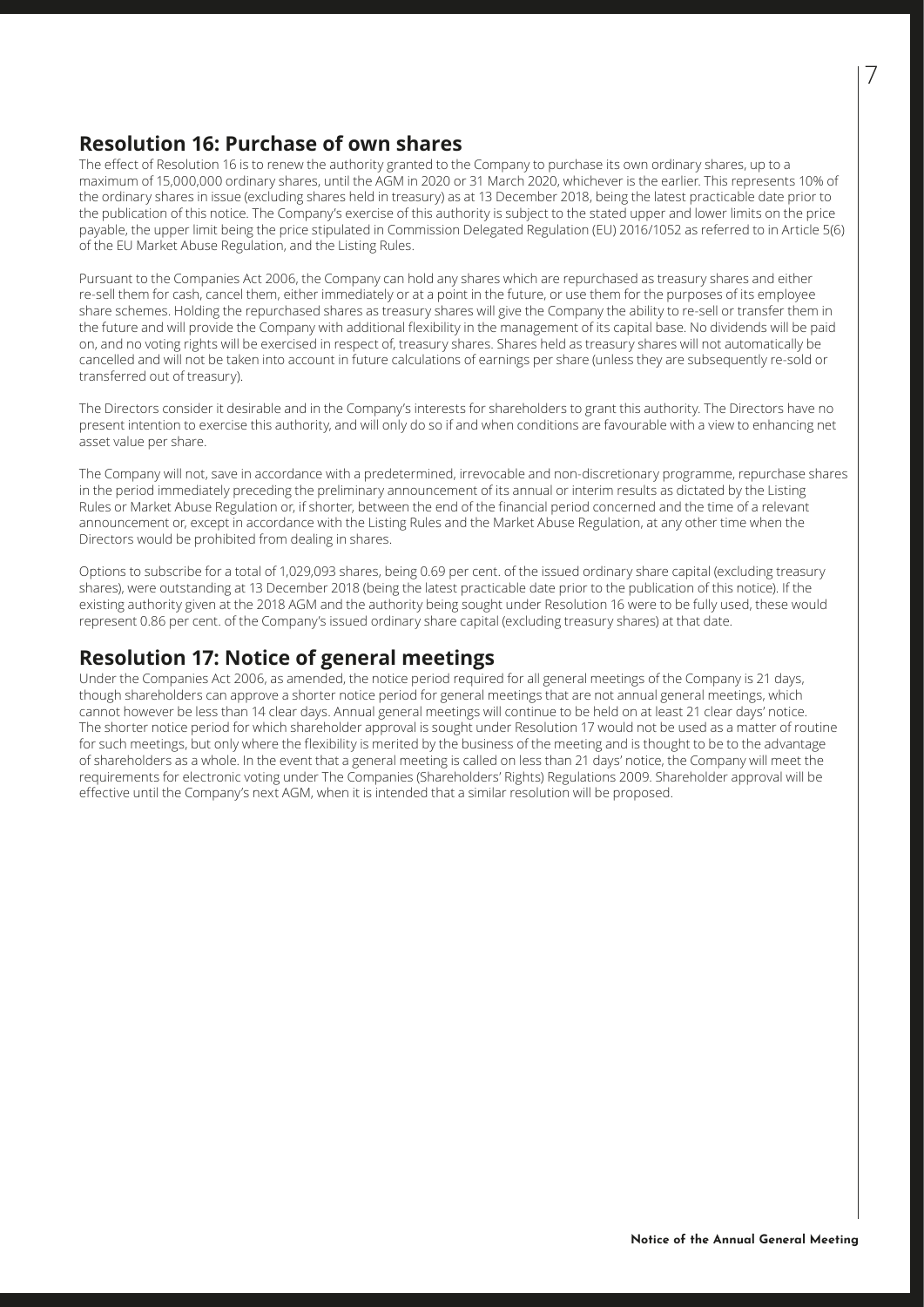## 8 **FURTHER NOTES**

- 1. A shareholder is entitled to appoint another person as his or her proxy to exercise all or any of his or her rights to attend, speak and vote at the AGM. A proxy need not be a shareholder of the Company.
- 2. A shareholder may appoint more than one proxy in relation to the AGM, provided that each proxy is appointed to exercise the rights attached to a different share or shares held by that shareholder. Failure to specify the number of shares each proxy appointment relates to or specifying a number which, when taken together with the numbers of shares set out in the other proxy appointments, is in excess of the number of shares held by the shareholder may result in the proxy appointment being invalid. A proxy may only be appointed in accordance with the procedures set out in this note 2 and notes 3 and 4 below.

The appointment of a proxy will not preclude a shareholder from attending and voting in person at the AGM.

- 3. Shareholders may appoint a proxy, and vote, either:
	- by visiting www.signalshares.com, and following the instructions;
	- by requesting a hard copy form of proxy directly from the registrars, Link Asset Services, by telephone on 0371 664 0300. Calls cost 12p per minute plus your phone company's access charge. Calls from outside the United Kingdom will be charged at the applicable international rate. Lines are open between 9.00am and 5.30pm Monday to Friday excluding public holidays in England and Wales; or
	- in the case of CREST members, by utilising the CREST electronic proxy appointment service in accordance with the procedures set out in notes 18 to 21 below.
- 4. In order for a proxy appointment to be valid, the appointment must be received by Link Asset Services, 34 Beckenham Road, Beckenham, Kent BR3 4ZF, by no later than 9.30am on Tuesday 29 January 2019 (or, if the meeting is adjourned, no later than 48 hours before the time of any adjourned meeting).
- 5. If shareholders return more than one proxy appointment, either by electronic communication or hard copy proxy form, the appointment received last by the Registrar before the latest time for receipt of proxies will take precedence. You are advised to read the terms and conditions of use carefully. Electronic communication facilities are open to all shareholders and those who use them will not be disadvantaged.
- 6. In the case of joint holders of a share the vote of the senior holder who tenders a vote, whether in person or by proxy, shall be accepted to the exclusion of the votes of the other joint holders and for this purpose seniority shall be determined by the order in which the names appear in the register of members in respect of the share.
- 7. The right to appoint a proxy does not apply to persons whose shares are held on their behalf by another person and who have been nominated to receive communications from the Company in accordance with Section 146 of the Companies Act 2006 ('nominated persons'). Nominated persons may have a right under an agreement with the member who holds the shares on their behalf to be appointed (or to have someone else appointed) as a proxy. Alternatively, if nominated persons do not have such a right, or do not wish to exercise it, they may have a right under such an agreement to give instructions to the person holding the shares as to the exercise of voting rights.
- 8. Holders of ordinary shares are entitled to attend and vote at general meetings of the Company. The total number of issued ordinary shares (exclusive of treasury shares) in the Company on 13 December 2018, which is the latest practicable date before the publication of this document, is 150,000,000 carrying one vote each on a poll. Therefore, the total number of votes exercisable as at 13 December 2018 is 150,000,000.
- 9. Entitlement to attend and vote at the AGM, and the number of votes which may be cast at the meeting, will be determined by reference to the Company's register of members as at close of business on 29 January 2019 or, if the meeting is adjourned, close of business on the day which is two days prior to the adjourned meeting (as the case may be). In each case, changes to the register of members after such time will be disregarded.
- 10. Any corporation which is a member can appoint one or more corporate representatives who may exercise on its behalf all of its powers as a member provided that they do not do so in relation to the same shares.
- 11. Shareholders should note that, under Section 527 of the Companies Act 2006, members meeting the threshold requirements set out in that section have the right to require the Company to publish on a website a statement setting out any matter relating to: (i) the audit of the Company's accounts (including the auditor's report and the conduct of the audit) that are to be laid before the AGM for the financial year ended 30 September 2018; or (ii) any circumstance connected with an auditor of the Company appointed for the financial year ended 30 September 2018 ceasing to hold office since the previous meeting at which annual accounts and reports were laid. The Company may not require the shareholders requesting any such website publication to pay its expenses in complying with Sections 527 or 528 (requirements as to website availability) of the Companies Act 2006. Where the Company is required to place a statement on a website under Section 527 of the Companies Act 2006, it must forward the statement to the Company's auditor not later than the time when it makes the statement available on the website. The business which may be dealt with at the AGM for the relevant financial year includes any statement that the Company has been required under Section 527 of the Companies Act 2006 to publish on a website.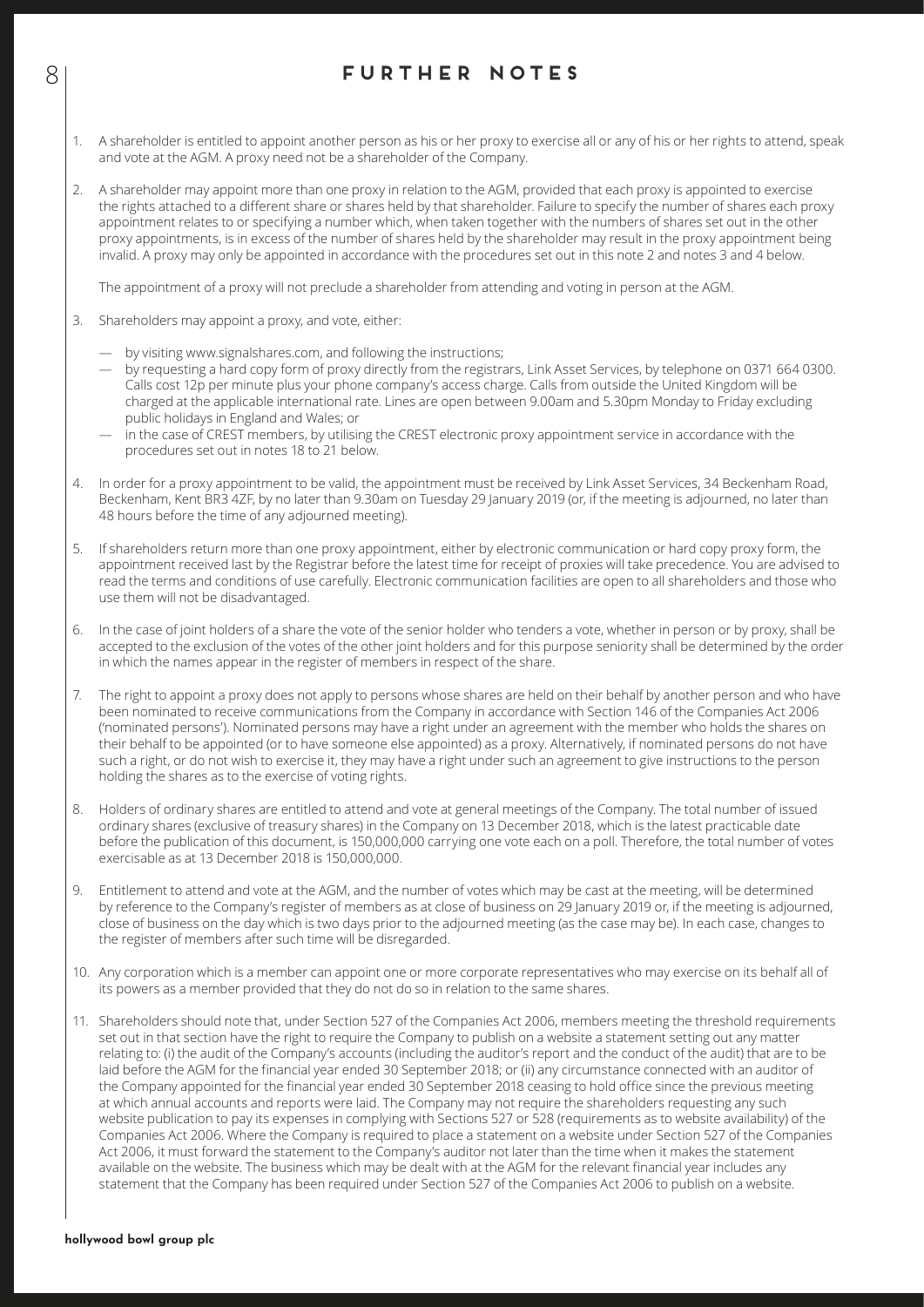- 12. Any member attending the AGM has the right to ask questions. The Company must cause to be answered any such question relating to the business being dealt with at the meeting but no such answer need be given if (a) to do so would interfere unduly with the preparation for the meeting or involve the disclosure of confidential information, (b) the answer has already been given on a website in the form of an answer to a question, or (c) it is undesirable in the interests of the Company or the good order of the meeting that the question be answered.
- 13. A copy of this notice and other information required by Section 311A of the Companies Act 2006 can be found at www.hollywoodbowlgroup.com.
- 14. Each of the resolutions to be put to the AGM will be voted on by poll and not by show of hands. A poll reflects the number of voting rights exercisable by each member and so the Board considers it a more democratic method of voting. Members and proxies will be asked to complete a poll card to indicate how they wish to cast their votes. These cards will be collected at the end of the meeting. The results of the poll will be published on the Company's website and notified to the UK Listing Authority once the votes have been counted and verified.
- 15. Members may not use any electronic address provided in either this notice of meeting or any related documents (including any form of proxy) to communicate with the Company for any purposes other than those expressly stated.
- 16. Copies of the Executive Directors' service contracts and letters of appointment of the Non-Executive Directors may be inspected during normal business hours on any weekday (Saturdays, Sundays and public holidays excepted) at the registered office of the Company at Focus 31 West Wing Cleveland Road, Hemel Hempstead Industrial Estate, Hemel Hempstead, Hertfordshire HP2 7BW up to and including the date of the AGM and at Investec Bank plc, 30 Gresham Street, London EC2V 7QP, from 15 minutes before the AGM until it ends.
- 17. Except as provided above, shareholders who have general queries about the AGM should either call the Registrar's helpline on 0371 664 0300; or write to the Registrar, Link Asset Services, 34 Beckenham Road, Beckenham, Kent BR3 4TU. No other methods of communication will be accepted.

## **For CREST members only:**

- 18. CREST members who wish to appoint a proxy or proxies for the AGM (or any adjournment of it) through the CREST electronic proxy appointment service may do so by using the procedures described in the CREST Manual. CREST personal members or other CREST sponsored members, and those CREST members who have appointed a voting service provider(s), should refer to their CREST sponsor or voting service provider(s) who will be able to take the appropriate action on their behalf.
- 19. In order for a proxy appointment or instruction made using the CREST service to be valid, the appropriate CREST message ('CREST Proxy Instruction') must be properly authenticated in accordance with Euroclear UK & Ireland Limited's specifications and must contain the information required for such instructions, as described in the CREST Manual. The message, regardless of whether it constitutes the appointment of a proxy or is an amendment to the instruction given to a previously appointed proxy, must, in order to be valid, be transmitted so as to be received by the issuer's agent (ID: RA10) by no later than 9.30am on Tuesday 29 January 2019 (or, if the meeting is adjourned, no later than 48 hours before the time of any adjourned meeting). For this purpose, the time of receipt will be taken to be the time (as determined by the timestamp applied to the message by the CREST Applications Host) from which the issuer's agent is able to retrieve the message by enquiry to CREST in the manner prescribed by CREST. After this time, any change of instructions to proxies appointed through CREST should be communicated to the appointee through other means.
- 20. CREST members and, where applicable, their CREST sponsors or voting service providers should note that Euroclear UK & Ireland Limited does not make available special procedures in CREST for any particular messages. Normal system timings and limitations will therefore apply in relation to the input of CREST Proxy Instructions. It is the responsibility of the CREST member concerned to take (or, if the CREST member is a CREST personal member or sponsored member or has appointed a voting service provider(s), to procure that his or her CREST sponsor or voting service provider(s) take(s)) such action as shall be necessary to ensure that a message is transmitted by means of the CREST system by any particular time. In this connection, CREST members and, where applicable, their CREST sponsors or voting service providers are referred, in particular, to those sections of the CREST Manual concerning practical limitations of the CREST system and timings.
- 21. The Company may treat a CREST Proxy Instruction as invalid in the circumstances set out in Regulation 35(5)(a) of the Uncertificated Securities Regulations 2001.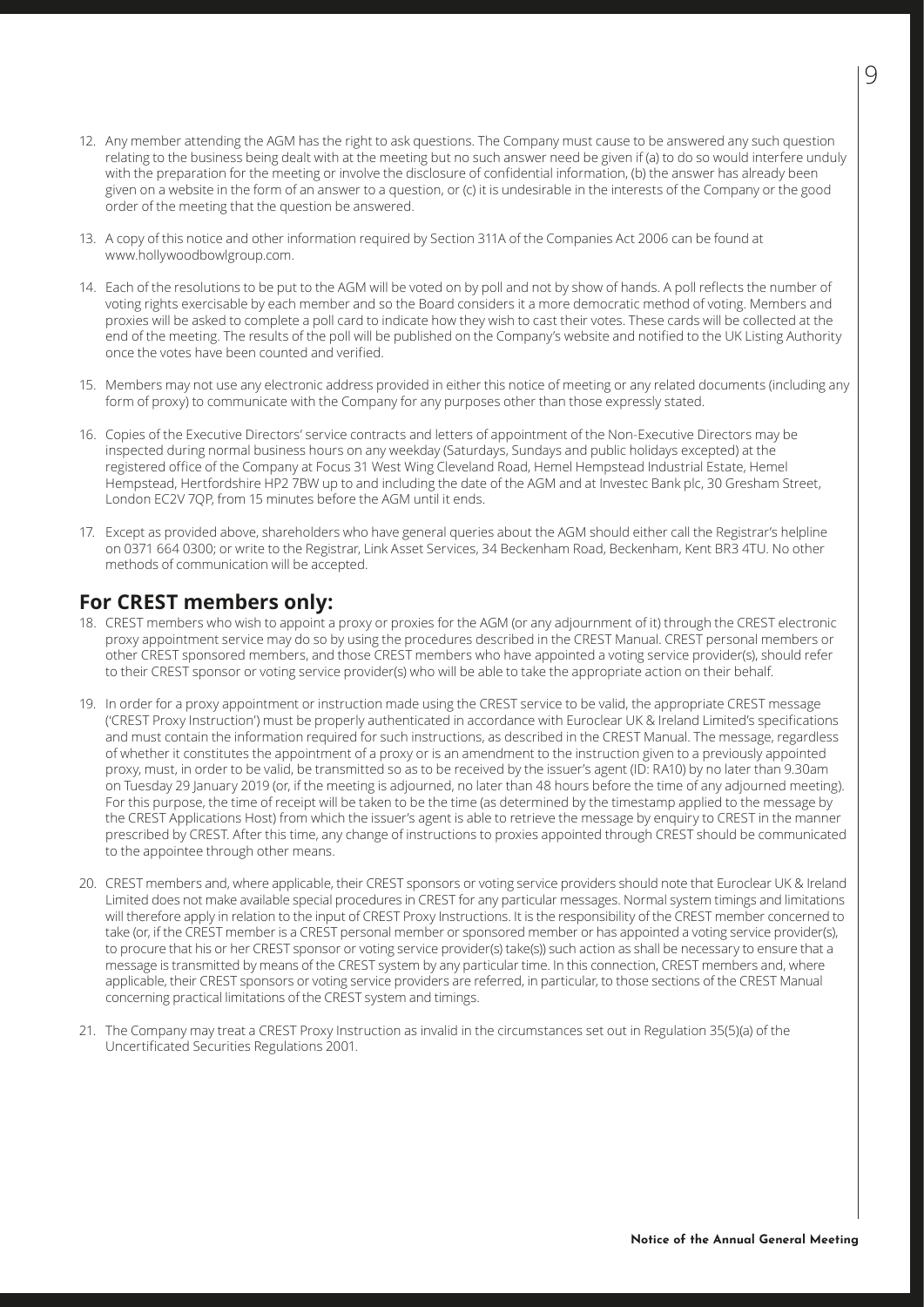Peter Boddy

**Non-Executive Chairman**

## **Appointment**

Peter joined the Group as Non-Executive Chairman in 2014.

### **Skills and experience**

Peter holds chairmanships in three other companies: Xercise4Less (a low-cost gym chain); Novus Leisure Limited (operator of late-night bars and clubs); and The Harley Medical Group. All are backed by private equity. Previously, Peter held the position of CEO or managing director in a number of successful private equity-backed leisure sector companies including Fitness First UK, Megabowl Group Limited and Maxinutrition Limited. Peter has a degree in economics from De Montfort University and an MBA from Warwick Business School.

### **Committee membership N**

Stephen Burns

**Chief Executive Officer**

### **Appointment**

Stephen joined the Group as Business Development Director in 2011. He was promoted to Managing Director in 2012 and became Chief Executive Officer in 2014.

#### **Skills and experience**

Before joining the Group, Stephen worked within the health and fitness industry, holding various roles within Cannons Health and Fitness Limited from 1999. He became sales and client retention director in 2007 upon the acquisition of Cannons Health and Fitness Limited by Nuffield Health, and became regional director in 2009. In 2011, Stephen was appointed to the operating board of MWB Business Exchange, a public company specialising in serviced offices, meeting and conference rooms, and virtual offices. Stephen was appointed Chairman at the Club Company Limited (operator of UK country clubs) in June 2018.

**Committee membership N/A**

Laurence Keen

**Chief Financial Officer**

#### **Appointment**

Laurence joined the Group as Finance Director in 2014.

#### **Skills and experience**

Laurence has a first-class degree in business, mathematics and statistics from the London School of Economics and Political Science. He qualified as a chartered accountant in 2000 and has been an ICAEW Fellow since 2012. Previously, Laurence was UK development director for Paddy Power from 2012. He has held senior retail and finance roles for Debenhams PLC, Pizza Hut (UK) Limited and Tesco PLC.

**Committee membership N/A**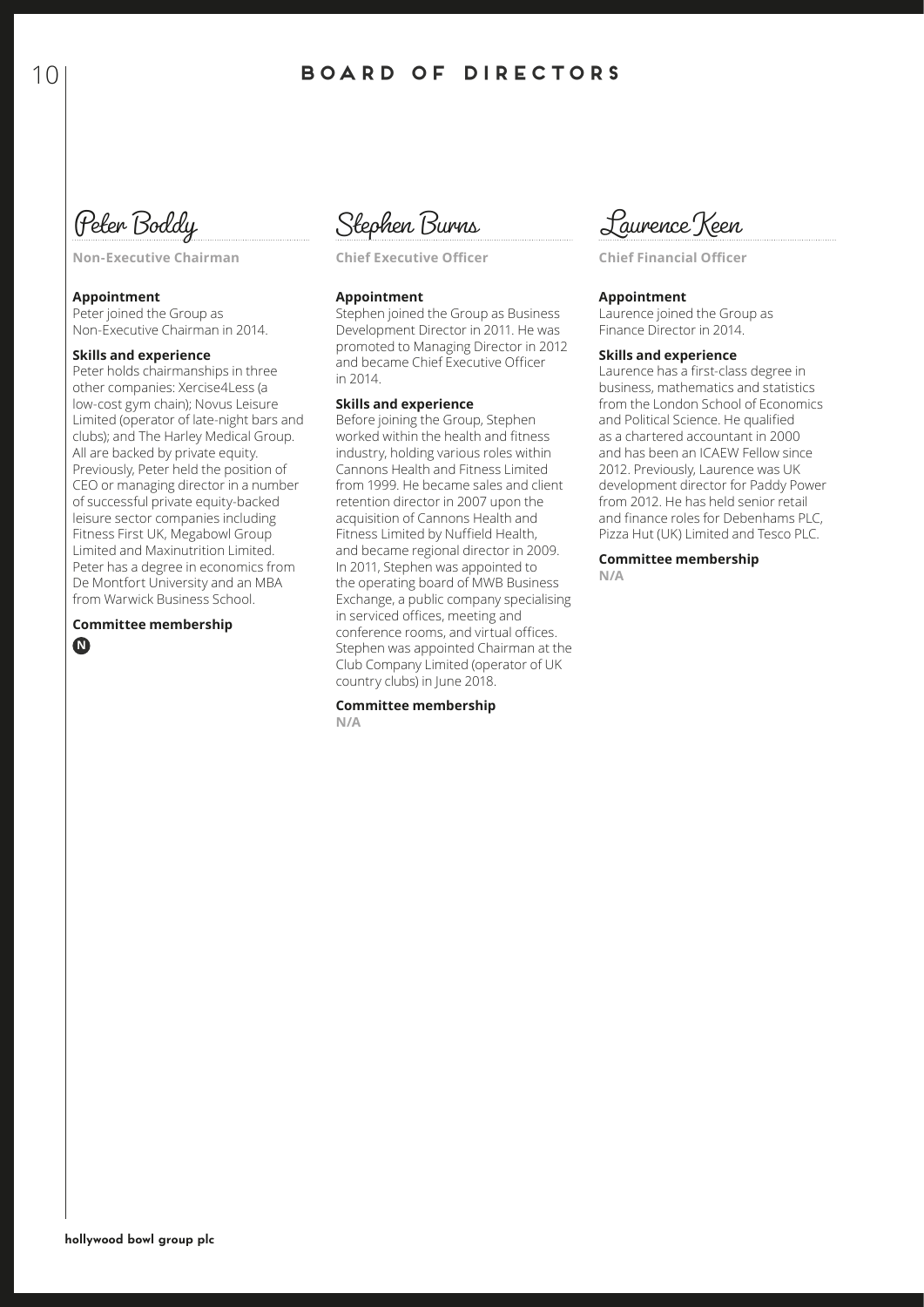### **Committee membership**

**A** Audit Committee **Chair** 

**N** Nomination Committee **Member** 

**R** Remuneration Committee

Nick Backhouse

**Senior Independent Non-Executive Director** 

#### **Appointment**

Nick joined the Group as Senior Independent Non-Executive Director in June 2016.

#### **Skills and experience**

Nick has extensive experience at Board level, including non-executive roles at Guardian Media Group plc (2007–2017) where he was also the Senior Independent Director, All3Media Limited (2011–2014) and Marston's PLC (2012–2018) and has chaired the Audit Committees of each of those businesses. He is currently a Non-Executive Director of Eaton Gate Gaming and a trustee of Chichester Festival Theatre. In his executive career, Nick was the Deputy Chief Executive Officer of the David Lloyd Leisure Group and was previously Group Finance Director of National Car Parks, Chief Financial Officer of the Laurel Pub Company and CFO of Freeserve PLC. Prior to that, he was a Board Director of Baring Brothers. Nick is a Fellow of ICAEW and has an MA in economics from Cambridge University.

#### **Committee membership**





**Independent Non-Executive Director**

#### **Appointment**

Claire joined the Group as an Independent Non-Executive Director in June 2016.

#### **Skills and experience**

Claire has over 20 years' board level experience encompassing executive and non-executive roles in blue-chip retailing, property development and the services sector across the UK and Eastern Europe. Claire runs her own business as an HR consultant, executive coach and facilitator, having spent 15 years as an executive director in a number of businesses including Homeserve plc, Mothercare plc and WH Smith Group plc. Most recently, Claire was HR director at McArthurGlen Group, the developer and owner of designer outlet malls throughout Europe. Claire was previously a Non-Executive Director of Family Mosaic and is currently a Non-Executive Director of Volution plc and of Topps Tiles plc. She has an MBA from Stirling University.

**Committee membership R A N**



**Independent Non-Executive Director**

#### **Appointment**

Ivan joined the Group as an Independent Non-Executive Director in October 2017.

#### **Skills and experience**

Ivan has extensive experience in the leisure sector in the UK and across continental Europe. He held a number of senior roles for Yum Brands Inc. over 15 years, notably as managing director of KFC France and Western Europe and more recently as CEO of itsu. Prior to this, Ivan held roles at Unilever and LEK Consulting. Ivan is also currently Chairman of Buffalo Grill SA and Thunderbird Fried Chicken Limited and runs his own business as a senior executive coach and mentor. Ivan holds a BSc in economics with econometrics from the University of Bath, an MBA from INSEAD and is a graduate of the Meyler Campbell Business Coaching Programme.

**Committee membership R N A**